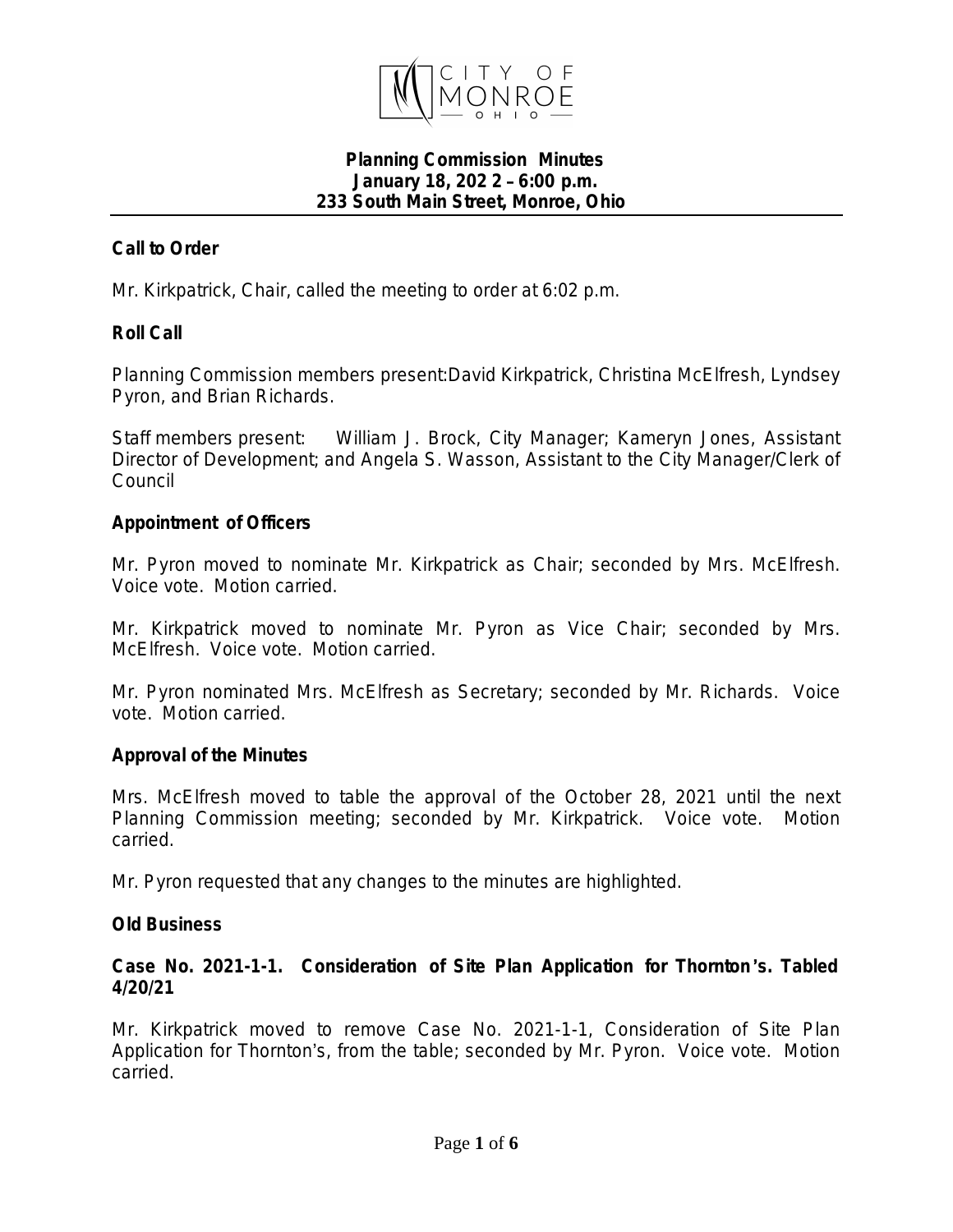

Mrs. Jones reported that Thornton's is proposing a refuel center, convenience store, and 10 auto enforced diesel pumps. The site is currently located on approximately six acres currently zoned C-2 General Commercial. The site will be split off leaving remaining acreage for future development to the south on Gateway Boulevard.

Since this was first presented to Planning Commission the access sites have changed. The building elevations have changed so they meet our Code requirements.

Our Code allows for a 14 foot height elevation canopy for the diesel refuel canopy; however, Thornton's was granted a variance by the Board of Zoning Appeals for a 17.6 foot high canopy.

The new access drives need at least one canopy tree for every 50 linear feet.

Mrs. Jones pointed out that 25% of the wall area visible from a right-of-way/public road must contain windows. The site has visibility from multiple points on Gateway Boulevard and State Route 63, but the south side shows 21% window area and is still noncompliant.

The Fire Department will comment during plan review and the Police Department did not have any comments. The Public Works Department did have a listing of comments and staff recommends that approval be made contingent on satisfying the engineering comments.

Mrs. Jones confirmed Mrs. McElfresh's understanding that the parking was addressed as far as the size of spaces and there will not be semi parking.

Mr. Kirkpatrick commented that it has been over a year going back and forth with these plans and was disappointed that we continue to see some of the same comments on this site plan.

Hillary Hubbard, with Thornton's, agreed with the same comments going back and forth. At one point we were unclear of the process in getting a variances and the comments that are still outstanding she is happy to address those. They have been trying to work in good faith with the City in getting everything resolved.

Lenny Robinson, with Corridor 75, stated that they are excited Thornton's is going to be a neighbor and they are trying to address some of the Planning Commission's concerns. Related to the truck traffic he spoke to a group that expressed concern about this traffic and they were concerned with the truck traffic between I-75 and State Route 4 and not the location where Thornton's will be located.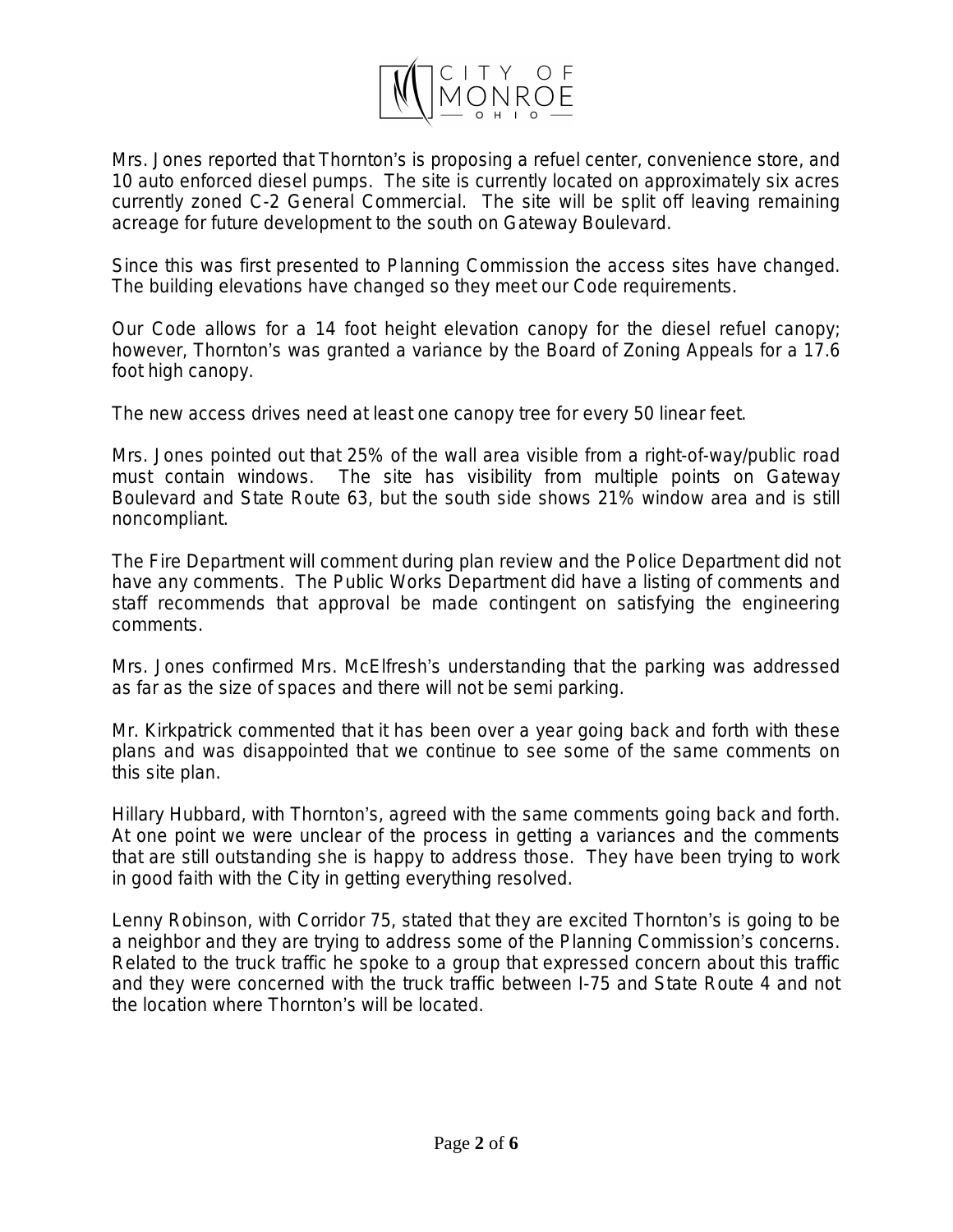

Mr. Pyron moved to approve Case No. 2021-1-1, consideration of a site plan application for Thornton's, with the following conditions:

- 1. All ground mounted and rooftop equipment must be appropriately screened as approved by staff;
- 2. The landscaping plan be revised to address the staff report comments;
- 3. All landscaping must meet all minimum species and size requirements and detailed appropriately on the plan;
- 4. All engineering review comments be addressed;
- 5. The applicant is responsible for maintenance (mowing, etc.) of the right-ofway adjacent to the site once improvements are complete;
- 6. Digital files of final plans compatible with the City GIS must be submitted; and all other staff comments be met;

seconded by Mrs. McElfresh. Voice vote. Motion carried.

# *New Business*

# **Case No. 2022-1-1. Consideration of Site Plan Application for O** '**Reilly**'**s Auto Parts .**

Mrs. Jones reported that Jake Tuckerman, on behalf of O'Reilly Auto, submitted an application for a single tenant retail building located at 301 North Main Street, which is just north of the City cemetery property. The applicant is requesting 7,626 square feet of auto part sales and a parking lot. The site total is just under three acres zoned C-2 General Commercial. The developer is proposing to develop 1.95 acres of that property and proposes to split off the rear portion of the lot as they will not be utilizing it.

In previous conversations with the City, the developer expressed an interest in combining the remainder of this parcel to the City cemetery property. Since the City does not permit landlocked parcels, this lot split cannot occur unless it is combined with the commercial property to the south or the City cemetery property.

Street trees are required every 40 feet on center in the tree lawn. Seven street trees are required and six street trees are proposed; however, they have agreed to place another one elsewhere. One of the shrub species must be 36 inches tall and they have agreed to correct that. 20% of the front yard needs to be landscaped, which would be 10 feet back by the frontage of the property and that gives you a certain number of square footage. It doesn't all have to be directly against the right-of-way, but we do require a six foot landscape bed directly against the right-of-way.

The buffer requirements are still required. The Redbud tree species they had indicated on their planting schedule doesn't quite meet the height requirement and they have agreed to swap that out for something completely different. Staff did make a request to swap out some of the canopy trees for evergreen trees for year-round screening. Any rooftop and ground-mounted equipment must be screened from view.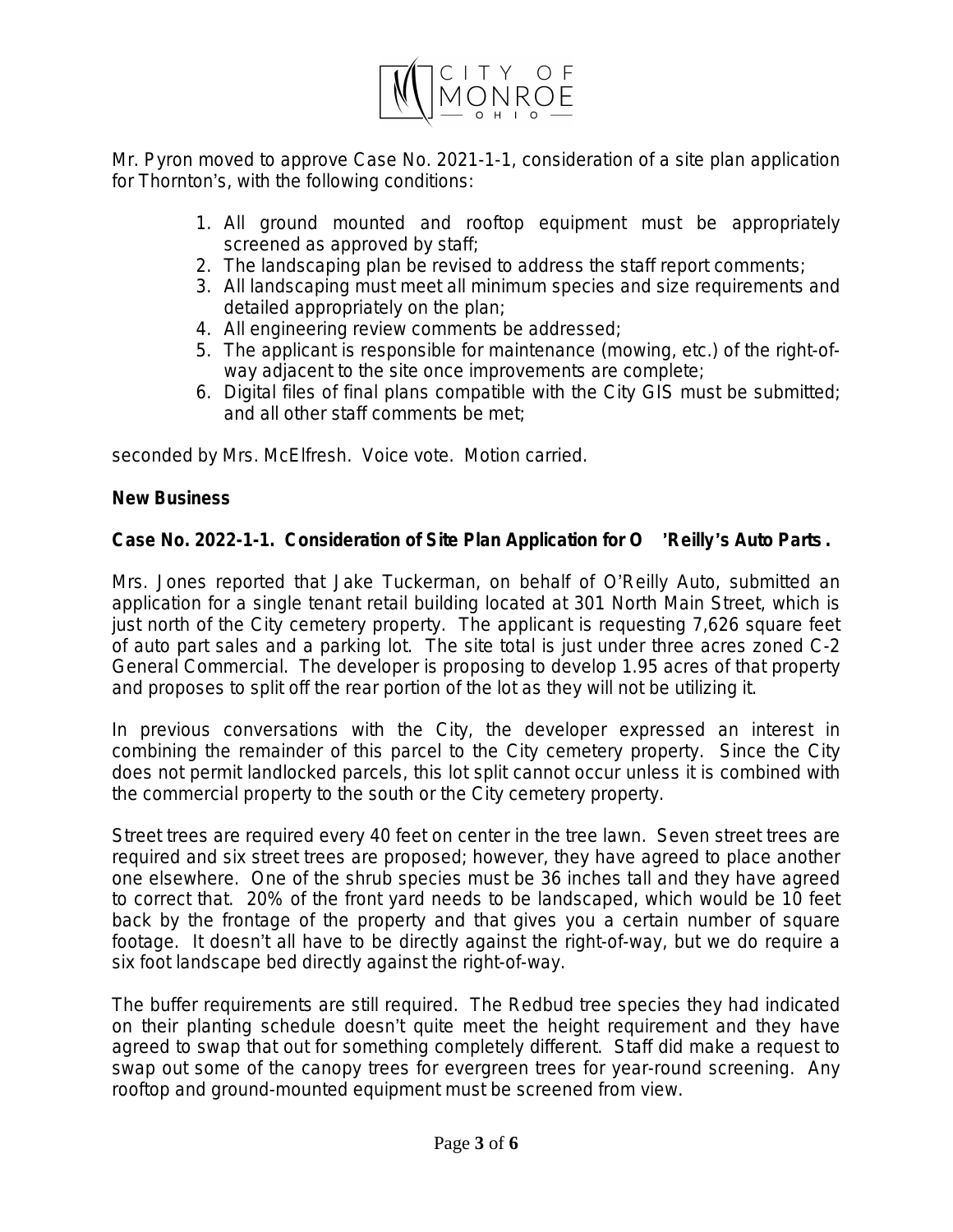

The Fire Department will reserve comment at the time of building permit submittal. There were no comments from the Police Department.

Mrs. McElfresh questioned the screening required on the cemetery side and not on the other side. Mrs. Jones advised that commercial-to-commercial would not require screening.

In response to Mr. Kirkpatrick's inquiry, Mrs. Jones explained that there a couple of options for buffering. One allows a four foot or six foot solid fence and it is just a screening measure. The fence needs to be solid and cannot be chain link.

Mr. Kirkpatrick asked if the front and right elevations meet the Code requirements. Mrs. Jones replied that it does meet the requirements.

Eric Emery, with O'Reilly Auto Parts, clarified that it would be a four foot solid fence.

Mr. Pyron moved to approve Case No. 2022-1-1, consideration of a site plan application for O'Reilly Auto Parts, with the following conditions:

- 1. The landscaping plan be revised to address staff report comments. In particular, if the rear/western undeveloped portion is not combined with the adjacent C-2 property to the south prior to completion of this project, buffering must be installed along the full length of the cemetery property according to Code requirements as approved by staff;
- 2. All ground mounted and rooftop equipment must be appropriately screened as approved by staff;
- 3. All landscaping must meet all minimum species and size requirements and detailed appropriately on the plan;
- 4. All engineering review comments be addressed;
- 5. The applicant will be responsible for maintenance (mowing, etc.) of the right-of-way adjacent to the developed site once improvements are complete;
- 6. Digital files of final plans compatible with City GIS be submitted; and
- 7. All other staff comments be met;

seconded by Mr. Richards. Voice vote. Motion carried.

### **Case No. 2022-1-2. Consideration of Site Plan Application for CCC- North.**

Mrs. Jones reported that Cincinnati Commercial Contracting is proposing a single story office building and spec commercial space to be located on Clarence F. Warner Drive.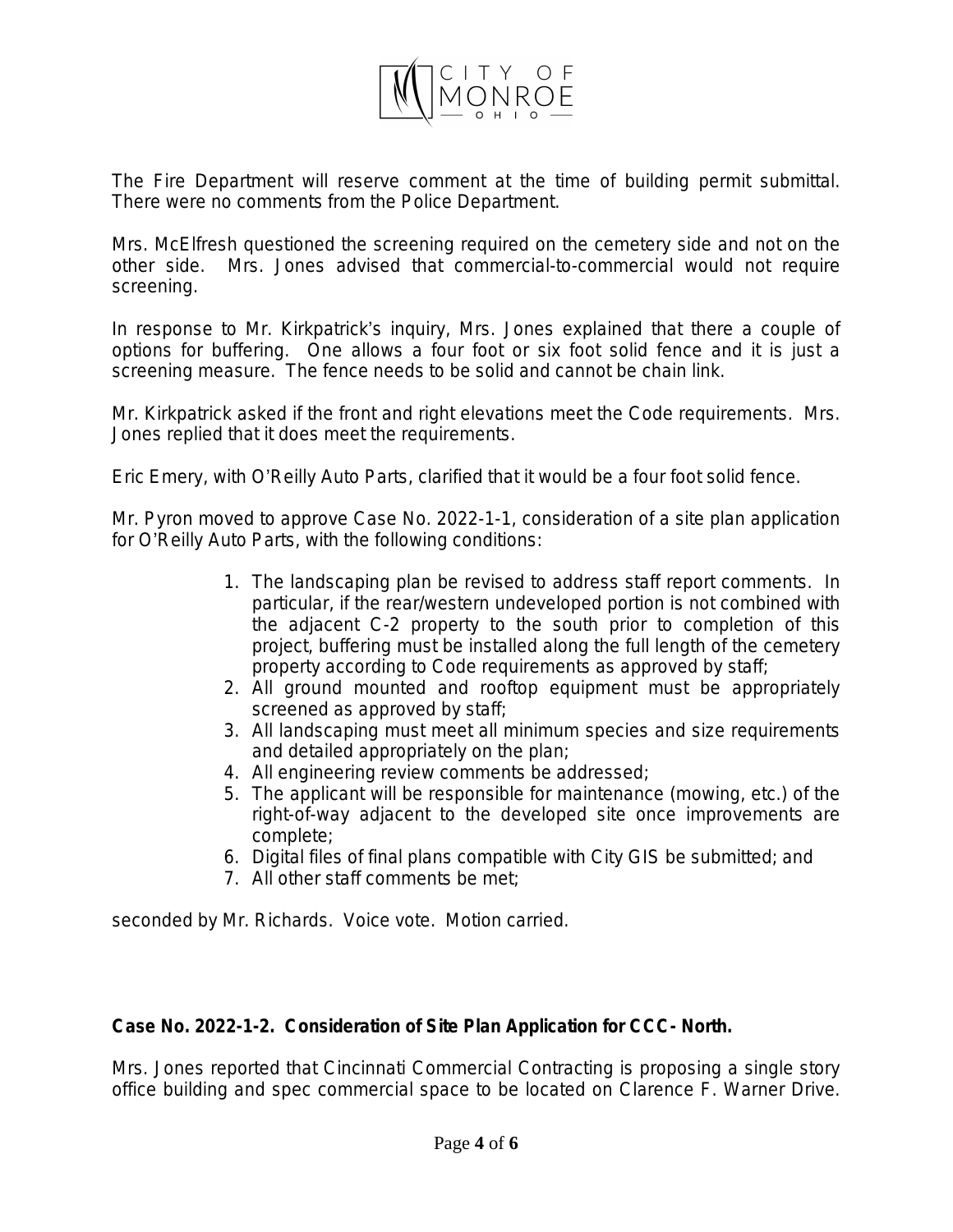

The applicant is proposing approximately 6,200 square feet of office and unknown commercial space. The site is approximately 2.4 acres zoned C-2 General Commercial and a March construction start date is anticipated with completion in May. The office space will be occupied by Cincinnati Commercial Contracting acting as a second office from their main office in Cincinnati.

A minimum number of 22 parking spaces are required with no more than 24. The applicant has proposed 27 and staff would like to see that reduced to the maximum number permitted in the Code.

The Code requires a five foot sidewalk along all portions of a parcel that front a public or private street, as well as a sidewalk connection to the building/use. Therefor, a five foot sidewalk would be required along the American Way frontage.

The site plan reflects 13 canopy trees that appear to be placed outside of the public right-of-way. Based on the estimated frontage it would seem that 18 street trees would be required in the tree lawn on American Way and Clarence F. Warner Drive. If there is a line of sight issue we could move those remaining trees elsewhere on the site. 20% of the front yard area is required to be landscaped with a minimum six foot landscape bed adjacent to the right-of-way. This may be used to help fulfill the general landscape requirement. Staff needs to see a calculation that this requirement is met. The applicant needs to include the install height of one of the shrubs they are proposing,

The Fire Department will review when the building permit is submitted and the Police Department had no comments. The Public Works Department did have comments that need addressed. Staff recommends approval of the site plan application with certain conditions.

Mr. Pyron asked if there were any plans for the developing the land between the building and American Way. Mrs. Jones explained that Clarence F. Warner Drive is still a private road. Mr. Kirkpatrick asked if the City had any interest in making this a public roadway. Mr. Brock advised that the road was constructed to City standards and the intent is for the City to accept it as a public road.

Mr. Kirkpatrick moved to approve Case No. 2022-1-2, consideration of a site plan application for CCC North, with the following conditions:

- 1. All ground mounted and rooftop equipment must be appropriately screened as approved by staff;
- 2. The landscaping plan be revised to address the staff report comments;
- 3. All landscaping must meet all minimum species and size requirements and detailed appropriately on the plan;
- 4. The five foot walk required along American Way be installed as approved by staff;
- 5. All engineering review comments be addressed;